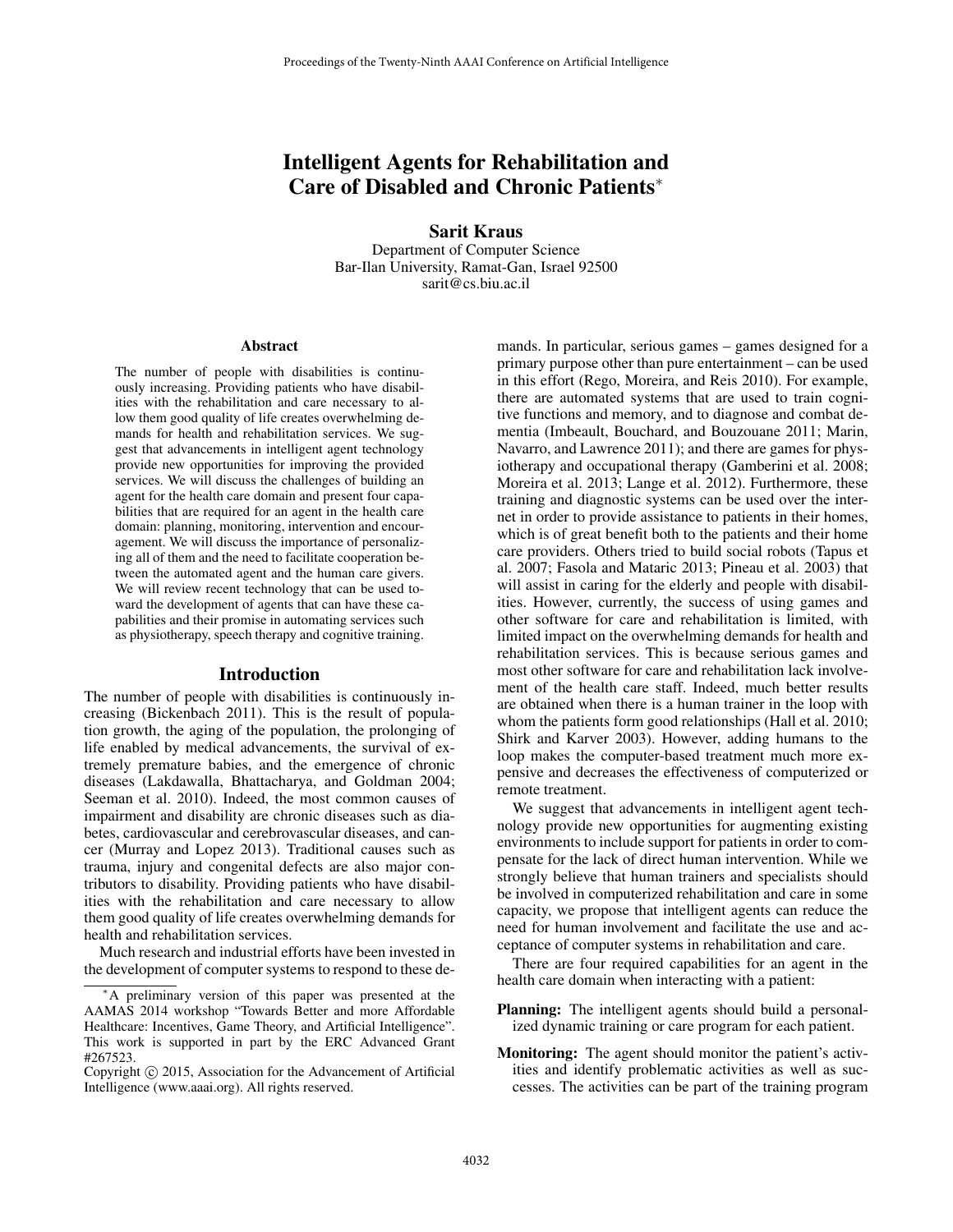(e.g., lifting an arm in virtual physiotherapy training) or daily activities (e.g., putting on a sock). The monitoring report should be used by the planning, intervening and encouraging modules.

- Intervention: When the patient has difficulties, the agent should consider intervening by pointing them out, demonstrating the correct action or, even better, by leading the patient to identify the correction.
- Encouragement: The main task of the intelligent agent is to motivate the patient to practice and to participate in the therapy. Encouraging agents can also support patients throughout the rehabilitation process; automated coaching programs can help patients in meeting hard and painful rehabilitation goals and increase medical compliance. Motivating the patients can be accomplished via rewards, discussion and argumentation.

It will be even more beneficial if the agents will be able to work together as a team with human care providers and trainers on these tasks (Amir et al. 2013; Wickramasinghe et al. 2011; van Wissen et al. 2012). For example, the human trainer can form the basic training plan and the automatedagent can adapt it dynamically to the real time progress the user is making.

Recent progress that has been made in the development of automated agents which can interact proficiently with people, including negotiation agents (Rosenfeld et al. 2014b; Dsouza et al. 2013; Vahidov, Kersten, and Saade 2012; de Melo, Carnevale, and Gratch 2011; Gal et al. 2012; Oshrat, Lin, and Kraus 2009; Lin et al. 2008), advice and service provision agents (Azaria et al. 2012; Delecroix, Morge, and Routier 2013; Elmalech et al. 2015), automated mediators (Lin, Gev, and Kraus 2011), discussion agents (Fenster, Zuckerman, and Kraus 2012; Ren et al. 2014) and persuasion agents (Azaria, Aumann, and Kraus 2014), can be the basis for the development of agents capable of performing all four tasks. We will discuss a few ideas and difficulties in relation to such agents in this extended abstract.

# Modeling Patients

Maximum and immediate system effectiveness for the provision of specialized care can be achieved only if intelligent agents for care and rehabilitation can be tailored to each patient as quickly as possible (Klinger et al. 2013). To match the best intelligent agent with individual people we need to predict their behavior and their response to different actions taken by the agent. This will allow the agent to choose its best actions in supporting the individual patient in all four tasks. In order to predict the individual patient's response to the agent's actions, the patient needs to be modeled. However, human behavior is diverse, and cannot be satisfactorily captured by a simple model. Humans tend to make mistakes, and they are affected by cognitive, social and cultural factors when making decisions (Bazerman and Neale 1992; Lax and Sebenius 1992; Ariely 2008; Elmalech and Sarne 2012; Chalamish, Sarne, and Lin 2012). Modeling people is a challenging problem (Elmalech, Sarne, and Agmon 2014; Mash, Lin, and Sarne 2014; Sarne and Grosz 2007).

Another possibility is to use collaborative filtering methods. They were shown to be useful for personalized training in e-learning (Segal et al. 2014). However, this requires data on a large number of patients as well as the need to face the problem of a cold start for each patient.

We propose to use machine-learning methods. However, it is generally not easy to build an accurate prediction model of a human patient since we would need to collect a large amount of data about the person, which can be costly and time consuming. In particular, by the time we would have enough data on a specific patient to provide personalized accurate treatment, she or he would drop out of the training or treatment. Therefore, rather than build a specific model for each person, we will build a general model from data collected by observing the behavior of many people. This, of course, adds even more noise to the data since people may act very differently from one another in the same setting.

One possibility is to cluster people according to type (Shrot et al. 2014; Gal et al. 2004; Sarne et al. 2011) or culture (Haim et al. 2012) and build models for each cluster. Once a new patient arrives, the agent can identify its type and use the relevant model. It may be possible to ask the health care provider to provide the new patient's type and the agent can adjust and refine the patient's model during its interaction with the patient.

Another approach is to integrate psychological and behavioral sciences with machine learning, which can help address the challenge of predicting patient behavior. For example, (Rosenfeld et al. 2012) showed that adding *Aspiration Adaptation Theory* (AAT) (Selten 1998) information as features to classical machine learning models improves predictions of how people will negotiate in complex domains. Another example involves using the hyperbolic discounting theory (Chabris, Laibson, and Schuldt 2006; Deaton and Paxson 1993) to model how people reason about the outcome of their actions over time (Azaria et al. 2012).

# Combining Rule-Based Approaches with Machine Learning

Specialists are experts in all four of the tasks we would like the agent to perform. In particular, specialists are able to lead patients to perform the correct activities during treatment. For example, speech therapists know which clue to give a patient in order to encourage him to retrieve the correct word that is associated with a given stimulus. There are two main ways to use the experience of specialists. One is to extract rules from the experts and let the agent follow them. This approach has been successful in certain domains such as identifying early stages of cancer (Rosenfeld et al. 2014a) The other is to collect data on their behavior and use machine learning to predict what the human expert will do, and ask the agent to perform the same action. It is also possible that the agents will learn from numeric human online feedback (Knox, Stone, and Breazeal 2013). It is well known that extracting expert knowledge and creating rules are extremely difficult; this was one of the reasons for the failure of expert systems. Applying machine learning is also problematic since the data collected on expert activities is very noisy and collecting data is very difficult.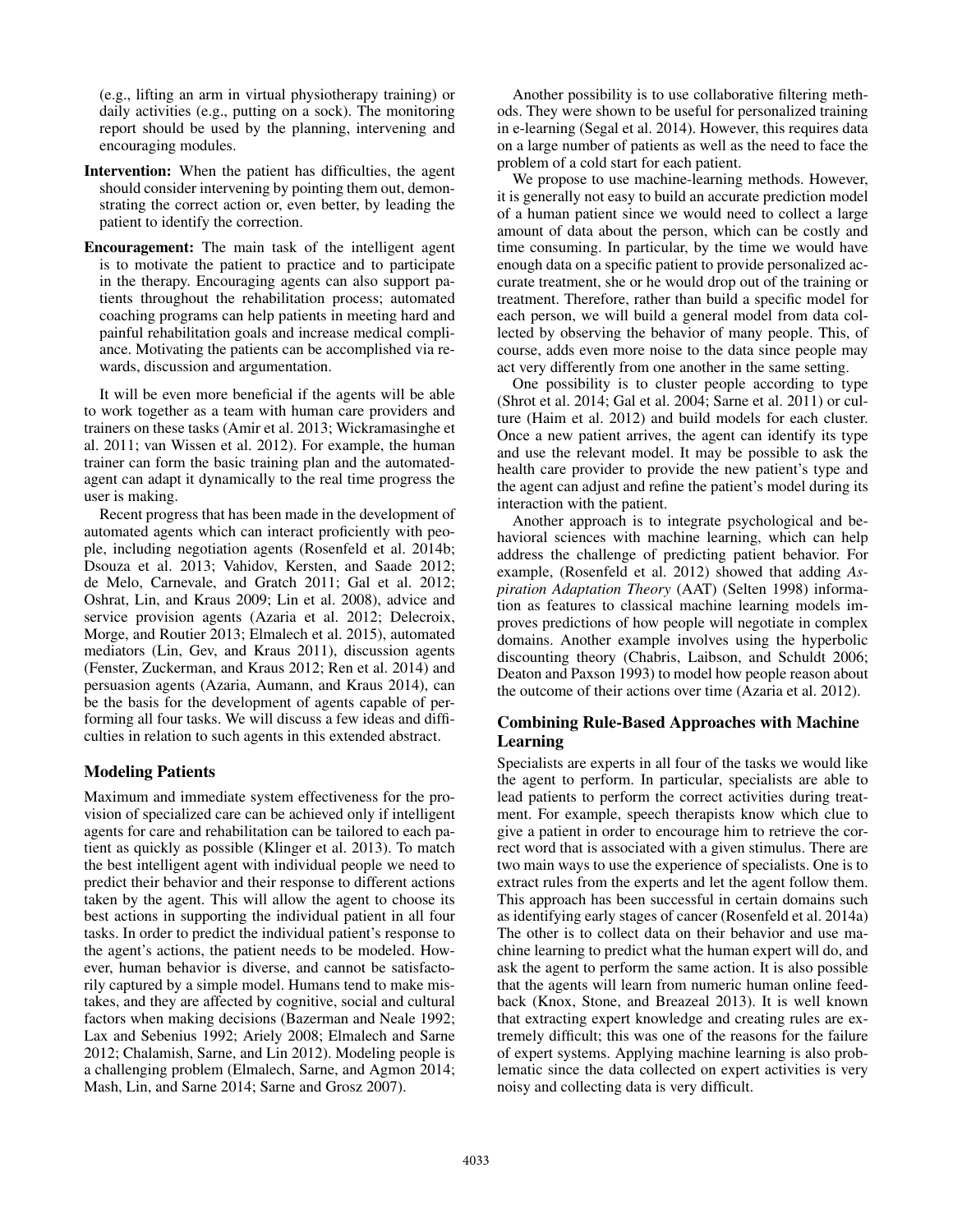One possibility is to combine both methodologies. Shavlik and his colleagues (Kunapuli, Maclin, and Shavlik 2011), for example, developed methods of knowledge-based support vector machines (KBSVMs) that incorporate advice from domain experts, which can improve generalization significantly. "Cindy" is a virtual speech therapist; a development in which I am involved that uses the combined methods (http://www.gertnerinst.org.il/e/well\ being\\_e/Tele\\_rehabilitation). Rules are extracted from human speech therapists. These rules are used to identify a relatively small set of possible actions for Cindy. Then, a machine learning-based module is used to choose the best actions.

### Increasing Adherence to Treatment

Poor adherence to treatment of chronic diseases is a worldwide problem of striking magnitude (Sabaté 2003). Bickmore and his colleagues showed in a series of clinical studies that increasing adherence and compliance to treatment by patients is possible by creating an association between an automated agent and the patient (Bickmore, Gruber, and Picard 2005; Bickmore et al. 2010). We also found that an automated mediator that was associated with a simple avatar led people to reach agreements significantly more beneficial to both sides than an automated mediator that merely sends the same messages without an avatar (Lin, Gev, and Kraus 2011). However, in medical applications, the cost of the creation of the characters must be low while remaining realistic. The virtual characters should be able to communicate with real humans in a lifelike manner, understand their speech, express emotions and converse in different languages. The expression of emotions of such characters should be represented both by facial expressions as well as matching mannerisms (e.g., anger will result in an angry expression and agitated pacing, twiddling of fingers). While a lot of progress has been made toward this challenge, the creation of realistic characters is still relatively expensive and they can't understand the patients' free speech very well. Recently, we implemented a NegoChat agent that negotiates with people via chat (Rosenfeld et al. 2014b). Its main weaknesses was that often NegoChat misunderstood what the human negotiator's really meant in his or her text.

Persuasion agents (Vlachos and Schärfe 2014) may also contribute to increasing adherence. We recently showed that agents can assist in reducing drivers' energy consumption in electronic cars by advising them how to use the climate control system (Azaria et al. 2014; Rosenfeld et al. 2015). Using argumentation could be used as additional technology in order to convince patients compliance to treatment (Rosenfeld and Kraus 2015; Kraus, Sycara, and Evenchik 1998).

# Evaluation

One of the main difficulties in the development of intelligent agents for rehabilitation and care of the disabled and of chronic patients is the time and effort it takes to evaluate the proposed techniques. I am involved in a project on personalized reinforcement for rehabilitation of patients in an inpatient rehabilitation center. Our goal is to develop and evaluate a personalized reinforcement treatment, based on the atti-

tude of Strategic Behavioral Treatment. The objective of this treatment is to improve the patient's motivation for rehabilitation and for participation in a neurological rehabilitation inpatient program, ultimately improving the outcome of the rehabilitation. This proposed reinforcement plan is designed according to the patient's responses and the staff's reports. Positive reinforcement will be fitted to the patient's functional improvement. More than two years into the project, we are still collecting data for a baseline group. The main algorithmic development will begin only after another experiment with a naive agent that will send participants daily text messages on their cellular phones according to the fulfillment of their tasks. Those who fulfilled the tasks over the entire week will receive a monetary reward (vouchers) from the agent. This is an extreme case, but it will provide a good indication concerning the main problem; running experiments with patients is extremely time consuming and computer scientists should adjust their research expectations accordingly.

# References

Amir, O.; Grosz, B.; Law, E.; and Stern, R. 2013. Collaborative health care plan support. In *Proceedings of the Eleenth International Joint Conference on Autonomous Agents and Multiagent Systems (AAMAS-2013)*, 793–796.

Ariely, D. 2008. *Predictably Irrational*. Harper Collins.

Azaria, A.; Aumann, Y.; and Kraus, S. 2014. Automated agents for reward determination for human work in crowdsourcing applications. *Journal of Autonomous Agents and Multi-Agent Systems* 28:934–955.

Azaria, A.; Rabinovich, Z.; Kraus, S.; Goldman, C. V.; and Gal, Y. 2012. Strategic advice provision in repeated humanagent interactions. In *AAAI*.

Azaria, A.; Kraus, S.; Goldman, C. V.; and Tsimhoni, O. 2014. Advice provision for energy saving in automobile climate control systems. In *IAAI*.

Bazerman, M. H., and Neale, M. A. 1992. Negotiator rationality and negotiator cognition: The interactive roles of prescriptive and descriptive research. In Young, H. P., ed., *Negotiation Analysis*. The University of Michigan Press. 109– 130.

Bickenbach, J. 2011. The world report on disability. *Disability & Society* 26(5):655–658.

Bickmore, T. W.; Pfeifer, L. M.; Byron, D.; Forsythe, S.; Henault, L. E.; Jack, B. W.; Silliman, R.; and Paasche-Orlow, M. K. 2010. Usability of conversational agents by patients with inadequate health literacy: Evidence from two clinical trials. *Journal of health communication* 15(S2):197– 210.

Bickmore, T.; Gruber, A.; and Picard, R. 2005. Establishing the computer–patient working alliance in automated health behavior change interventions. *Patient education and counseling* 59(1):21–30.

Chabris, C.; Laibson, D.; and Schuldt, J. 2006. Intertemporal choice. *The New Palgrave Dictionary of Economics*.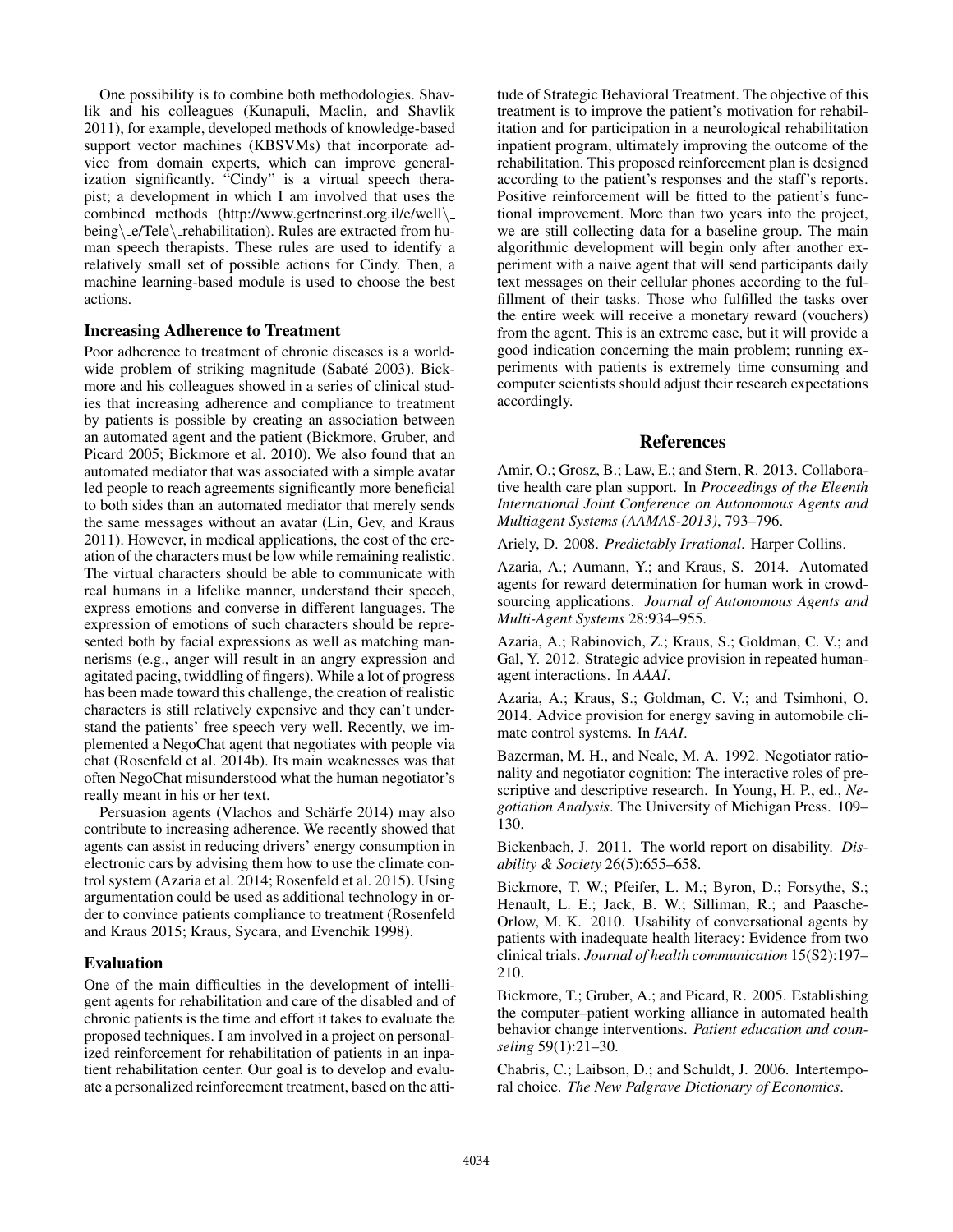Chalamish, M.; Sarne, D.; and Lin, R. 2012. The effectiveness of peer-designed agents in agent-based simulations. *Multiagent and Grid Systems* 8(4):349–372.

de Melo, C.; Carnevale, P.; and Gratch, J. 2011. The effect of expression of anger and happiness in computer agents on negotiations with humans. In *Proceedings of the Tenth International Joint Conference on Autonomous Agents and Multiagent Systems (AAMAS-2011)*.

Deaton, A., and Paxson, C. 1993. Intertemporal choice and inequality. Work. P. 4328, NBER.

Delecroix, F.; Morge, M.; and Routier, J.-C. 2013. A virtual selling agent which is persuasive and adaptive. In *Agreement Technologies*. Springer. 625–645.

Dsouza, S.; Gal, Y.; Pasquier, P.; Abdallah, S.; and Rahwan, I. 2013. Reasoning about goal revelation in human negotiation. *Intelligent Systems, IEEE* 28(2):74–80.

Elmalech, A., and Sarne, D. 2012. Evaluating the applicability of peer-designed agents in mechanisms evaluation. In *Proceedings of the 2012 IEEE/WIC/ACM International Conferences on Intelligent Agent Technology*, 374–381.

Elmalech, A.; Sarne, D.; Rosenfeld, A.; and Erez, E. S. 2015. When suboptimal rules. In *In proceedings of the Twenty-Ninth AAAI Conference on Artificial Intelligence (AAAI 2015)*.

Elmalech, A.; Sarne, D.; and Agmon, N. 2014. Can agent development affect developer's strategy? In *Proceedings of the Twenty-Eighth AAAI Conference on Artificial Intelligence (AAAI 2014)*, 923–929.

Fasola, J., and Mataric, M. 2013. A socially assistive robot exercise coach for the elderly. *Journal of Human-Robot Interaction* 2(2):3–32.

Fenster, A.; Zuckerman, I.; and Kraus, S. 2012. Guiding user choice during discussion by silence, examples and justifications. In *ECAI*, 330–335.

Gal, Y.; Pfeffer, A.; Marzo, F.; and Grosz, B. J. 2004. Learning social preferences in games. In *AAAI*, 226–231.

Gal, Y.; Kraus, S.; Gelfand, M.; Khashan, H.; and Salmon, E. 2012. Negotiating with people across cultures using an adaptive agent. *ACM Transactions on Intelligent Systems and Technology* 3(1).

Gamberini, L.; Barresi, G.; Maier, A.; and Scarpetta, F. 2008. A game a day keeps the doctor away: A short review of computer games in mental healthcare. *Journal of CyberTherapy and Rehabilitation* 1(2):127–145.

Haim, G.; Gal, Y.; Gelfand, M.; and Kraus, S. 2012. A cultural sensitive agent for human-computer negotiation. In *Proceedings of the Eleventh International Joint Conference on Autonomous Agents and Multiagent Systems (AAMAS-2012)*, 451–458.

Hall, A.; Ferreira, P.; Maher, C.; Latimer, J.; and Ferreira, M. 2010. The influence of the therapist-patient relationship on treatment outcome in physical rehabilitation: a systematic review. *Physical therapy* 90(8):1099–1110.

Imbeault, F.; Bouchard, B.; and Bouzouane, A. 2011. Serious games in cognitive training for alzheimer's patients. In

*Serious Games and Applications for Health (SeGAH), 2011 IEEE 1st International Conference on*, 1–8. IEEE.

Klinger, E.; Kadri, A.; andJ L Le Guiet, E. S.; Coignard, P.; Fuchs, P.; Leroy, L.; du Lac, N.; Servant, F.; and Joseph, P.-A. 2013. Agathe: A tool for personalized rehabilitation of cognitive functions based on simulated activities of daily living. *IRBM* 34(2):113–118.

Knox, W. B.; Stone, P.; and Breazeal, C. 2013. Training a robot via human feedback: A case study. In *Social Robotics*. Springer. 460–470.

Kraus, S.; Sycara, K.; and Evenchik, A. 1998. Reaching agreements through argumentation: a logical model and implementation. *Artificial Intelligence* 104(1):1–69.

Kunapuli, G.; Maclin, R.; and Shavlik, J. W. 2011. Advice refinement in knowledge-based svms. In *Advances in Neural Information Processing Systems*, 1728–1736.

Lakdawalla, D.; Bhattacharya, J.; and Goldman, D. 2004. Are the young becoming more disabled? *Health Affairs* 23(1):168–176.

Lange, B.; Koenig, S.; Chang, C.-Y.; McConnell, E.; Suma, E.; Bolas, M.; and Rizzo, A. 2012. Designing informed game-based rehabilitation tasks leveraging advances in virtual reality. *Disability and rehabilitation* 34(22):1863–1870.

Lax, D. A., and Sebenius, J. K. 1992. Thinking coalitionally: party arithmetic, process opportunism, and strategic sequencing. In Young, H. P., ed., *Negotiation Analysis*. The University of Michigan Press. 153–193.

Lin, R.; Kraus, S.; Wilkenfeld, J.; and Barry, J. 2008. Negotiating with bounded rational agents in environments with incomplete information using an automated agent. *Artificial Intelligence* 172:823–851.

Lin, R.; Gev, Y.; and Kraus, S. 2011. Bridging the gap: Face-to-face negotiations with an automated mediator. *IEEE Intelligent Systems* 26(6):40–47.

Marin, J.; Navarro, K.; and Lawrence, E. 2011. Serious games to improve the physical health of the elderly: A categorization scheme. In *CENTRIC 2011, The Fourth International Conference on Advances in Human-oriented and Personalized Mechanisms, Technologies, and Services*, 64– 71.

Mash, M.; Lin, R.; and Sarne, D. 2014. Peer-design agents for reliably evaluating distribution of outcomes in environments involving people. In *Proceedings of the International conference on Autonomous Agents and Multi-Agent Systems (AAMAS 2014)*, 949–956.

Moreira, M.; de Amorim Lima, A.; Ferraz, K.; and Rodrigues, M. B. 2013. Use of virtual reality in gait recovery among post stroke patients-a systematic literature review. *Disability and Rehabilitation: Assistive Technology* 8(5):357–362.

Murray, C., and Lopez, A. 2013. Measuring the global burden of disease. *New England Journal of Medicine* 369(5):448–457.

Oshrat, Y.; Lin, R.; and Kraus, S. 2009. Facing the challenge of human-agent negotiations via effective general opponent modeling. In *Proceedings of the Eighth International Joint*